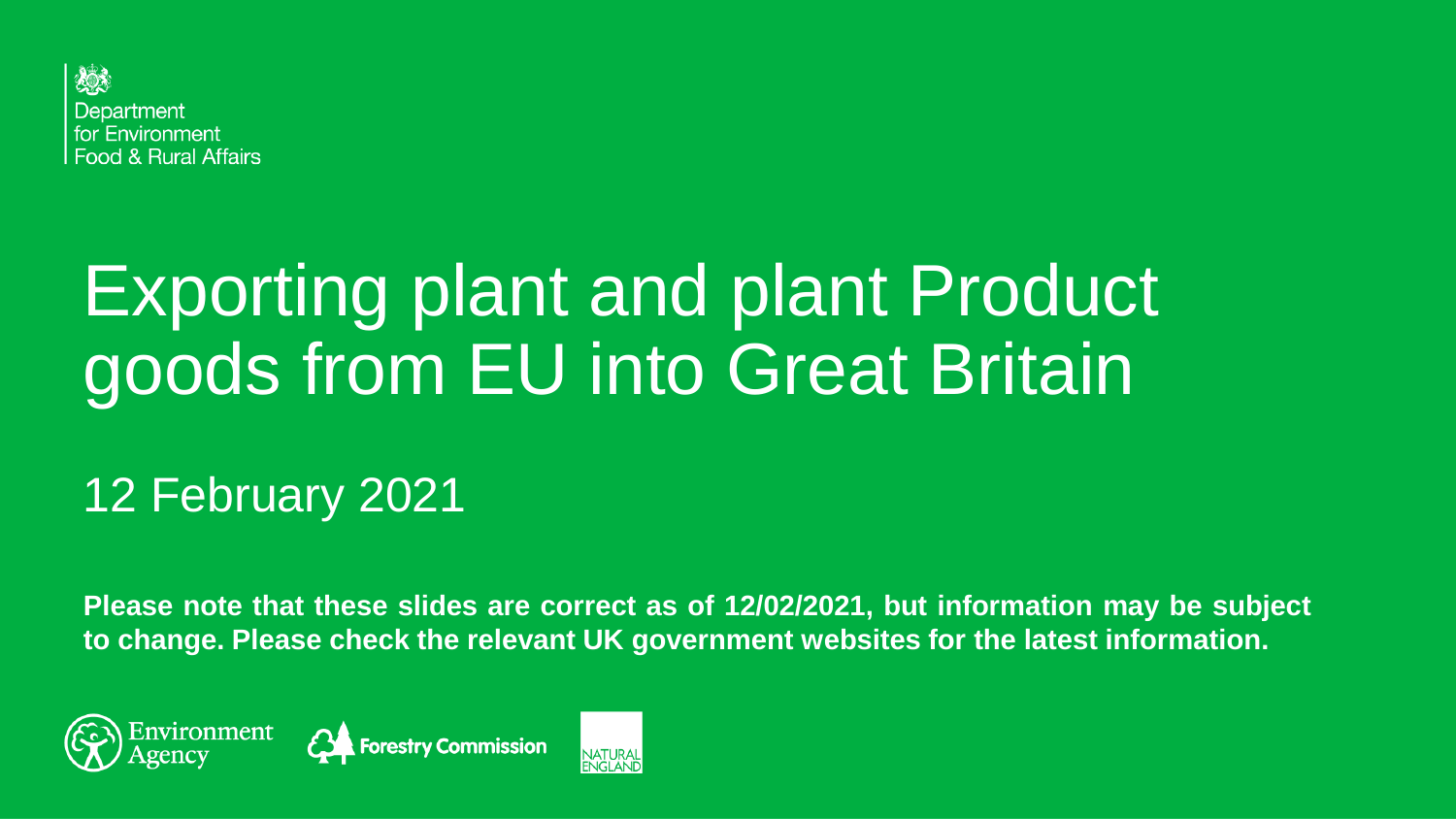# Agenda

- **Introduction to phased approach**
- **Plants and plant products**
- **Place of Destination**
- **Fees and Charges**
- **IT Systems**
- **Phytosanitary Certificates**
- **FAQs**
- **GB Internal Movements – Plant Passports**
- **CITES**

Please note that the information in this presentation is correct as of 12 February 2021, but may be subject to change. For the latest information, start by going to the [.gov.uk](https://www.gov.uk/government/publications/guides-to-importing-and-exporting-goods-between-great-britain-and-the-eu) website.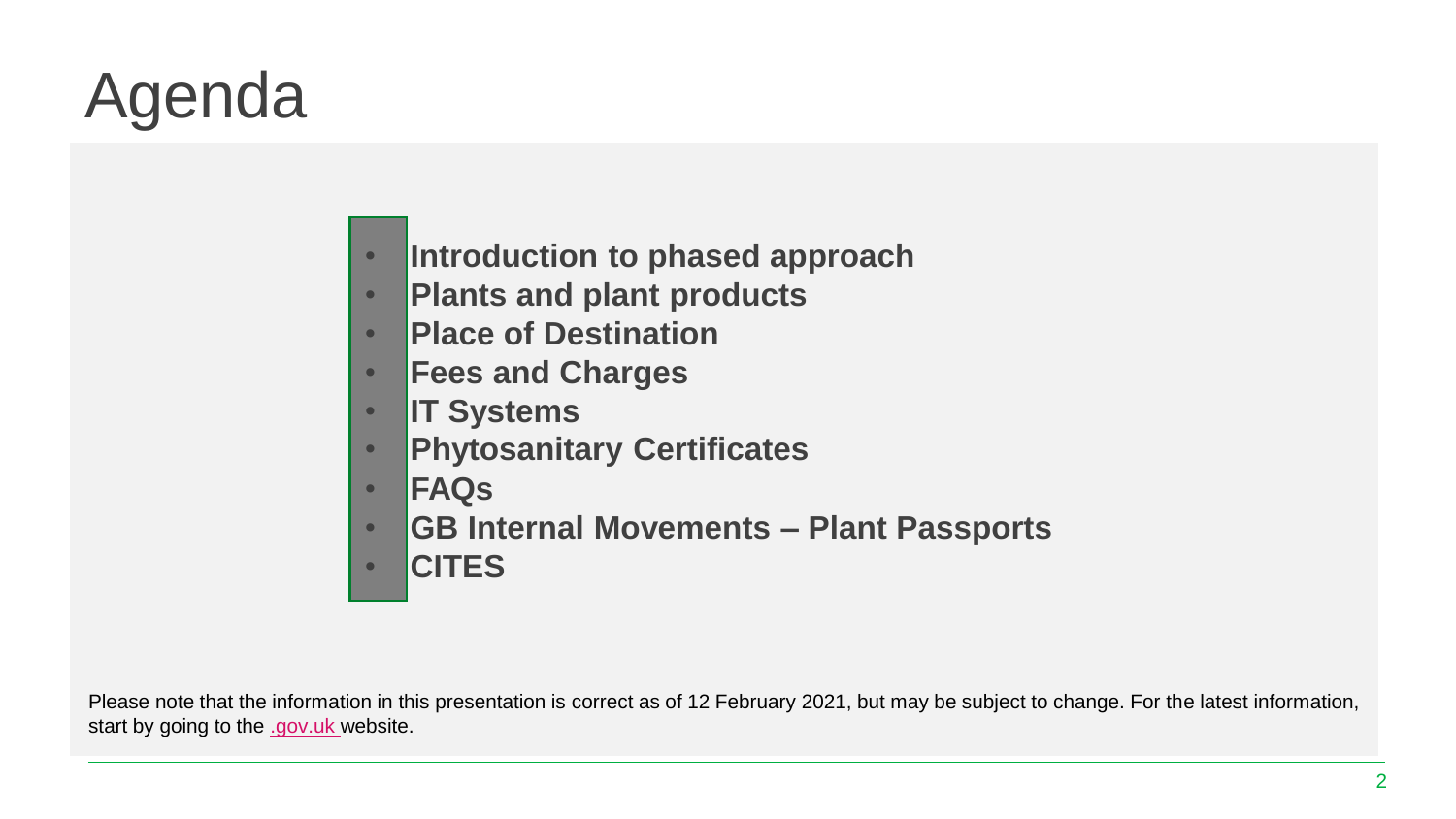### Introduction to phased approach - EU to GB

- New sanitary and phytosanitary (SPS) controls now apply for goods imported to GB from the EU from 1 January 2021
- Further controls will be introduced in stages up to **1 July 2021**, with different controls introduced at each stage for different commodities
- Some processes and procedures will be introduced in stages up to **1 July 2021** for the import of live animals, animal products, fish and shellfish and their products, plants and plant products and high-risk food and feed not of animal origin

#### **Controls will be introduced in stages, and include the requirements for:**

- Import pre-notifications (GB importer action)
- Health certification (such as an Export Health Certificate or Phytosanitary Certificate)
- Documentary, identity and physical checks at the border or inland at places of destination
- Entry via a point of entry with an appropriately designated Border Control Post (BCP) with relevant checking facilities from **1 July 2021**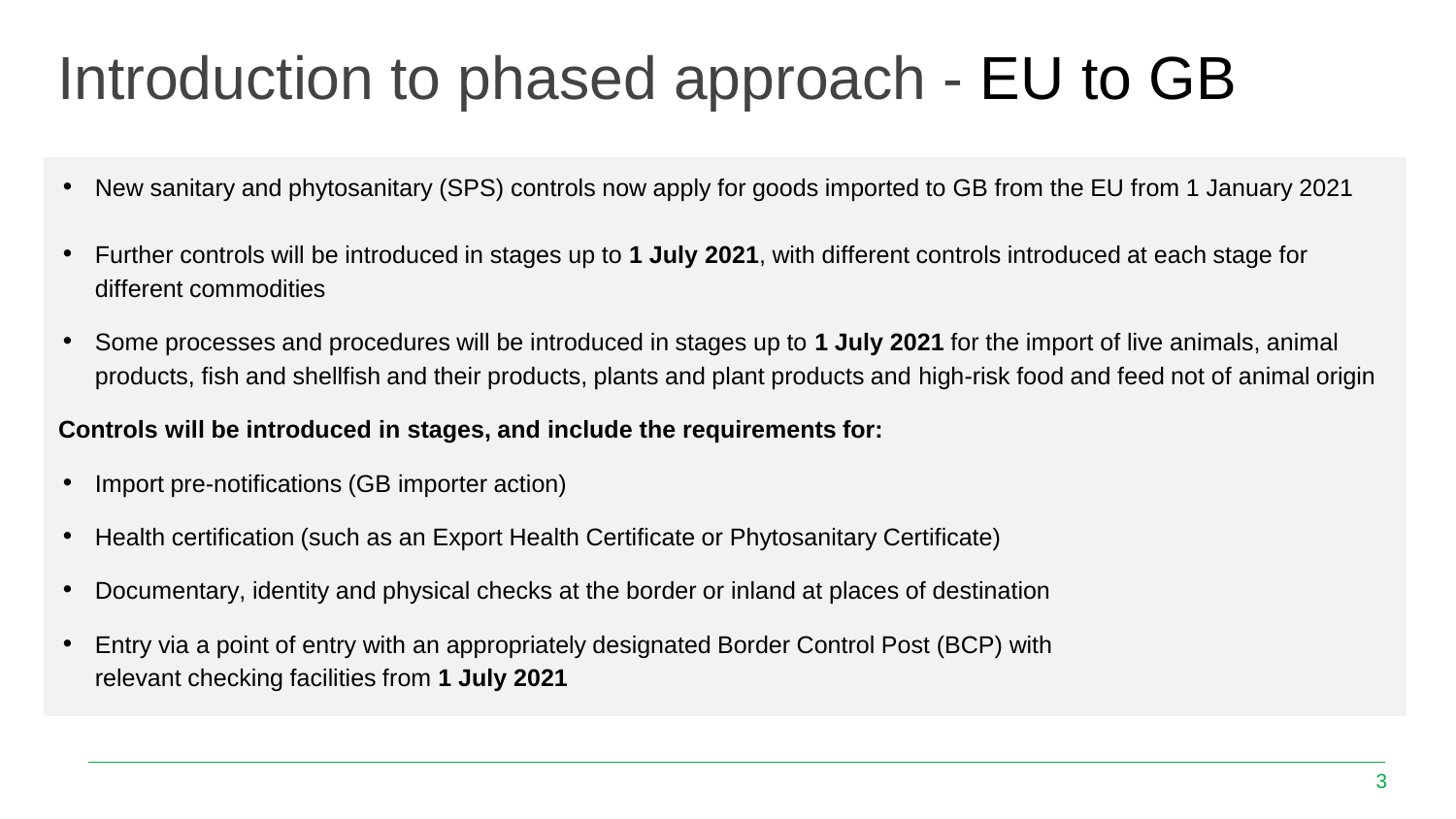- Requirement for pre-notification and phytosanitary certificates for 'high-priority' plants and plant products from **1 January 2021**
- Phytosanitary checks will take place away from the border at registered places of destination.
- An exhaustive list of 'high-priority' plants and plant products is [available here on GOV.UK.](https://assets.publishing.service.gov.uk/government/uploads/system/uploads/attachment_data/file/923654/high-priority-plants-list.odt)
- The requirement for phytosanitary certificates will be extended to all regulated plants and plant products, from **1 April 2021**
- For a list of plants and plant products that do not require SPS certificates, please refer to the GOV.UK website, [available here](https://www.gov.uk/guidance/importing-and-exporting-plants-and-plant-products-from-1-january-2021#plants-that-will-not-need-a-phytosanitary-certificate-for-eu-import-from-1-april-2021)
- From **1 July 2021**, there will be an increased number of physical and identity checks
- All checks will take place at Border Control Posts (BCPs)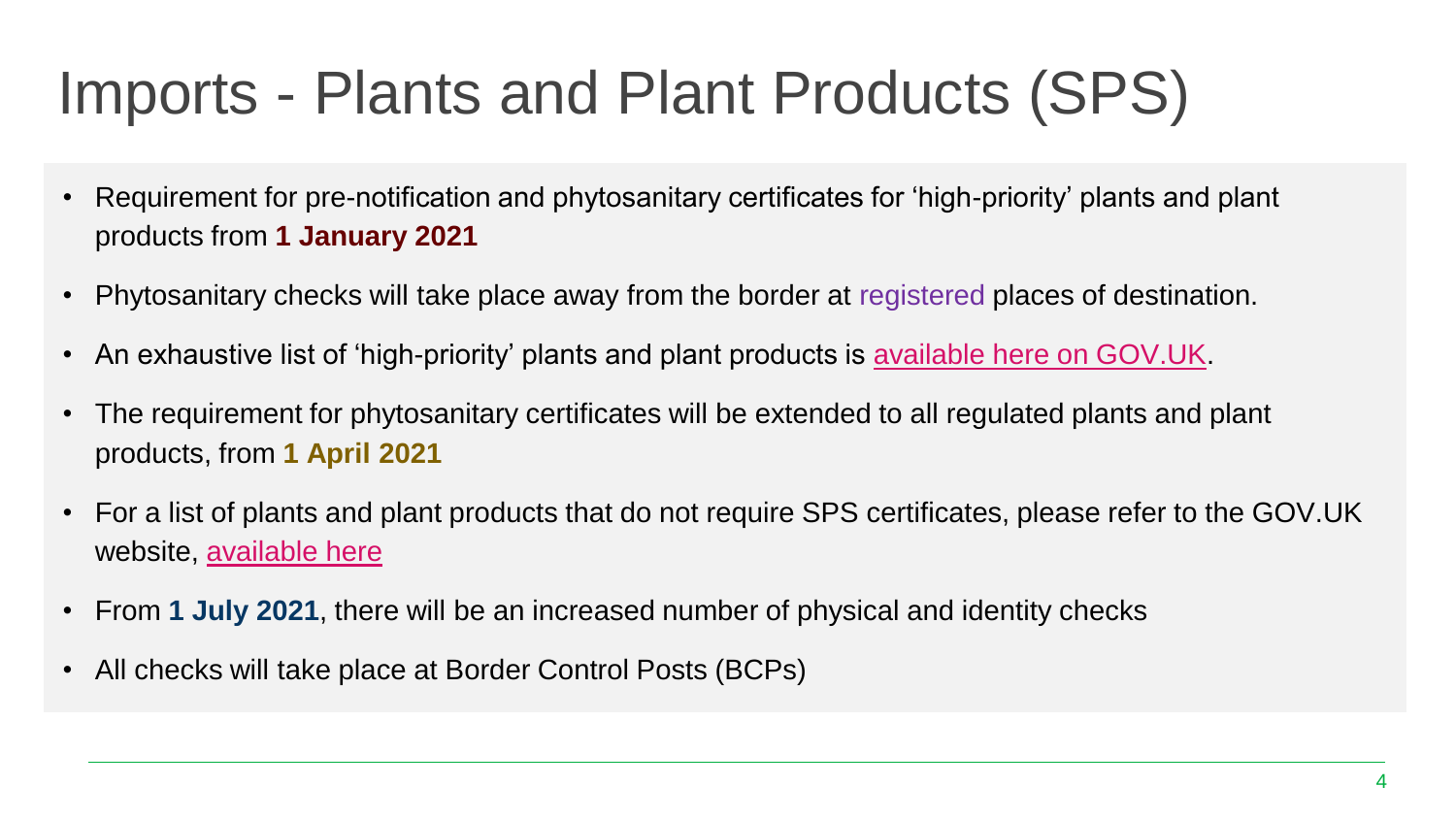#### **1 January 2021:**

- Pre-notification and phytosanitary certificates are now required for 'high-priority' plants/products
- Documentary checks are being carried out remotely
- Physical checks are being carried out on 'high-priority' plants/products at registered places of destination or other authorised premises
- EU Exporters must apply for a phytosanitary certificate from the relevant competent authority in the country of origin
- GB Importers must submit import notifications prior to arrival, along with the phytosanitary certificate
- Checks are carried out by Plant Health and Seed Inspectors (PHSI) from the Animal and Plant Health Agency (APHA) and the Forestry Commission (FC) in England and Wales, and the Scottish Government in Scotland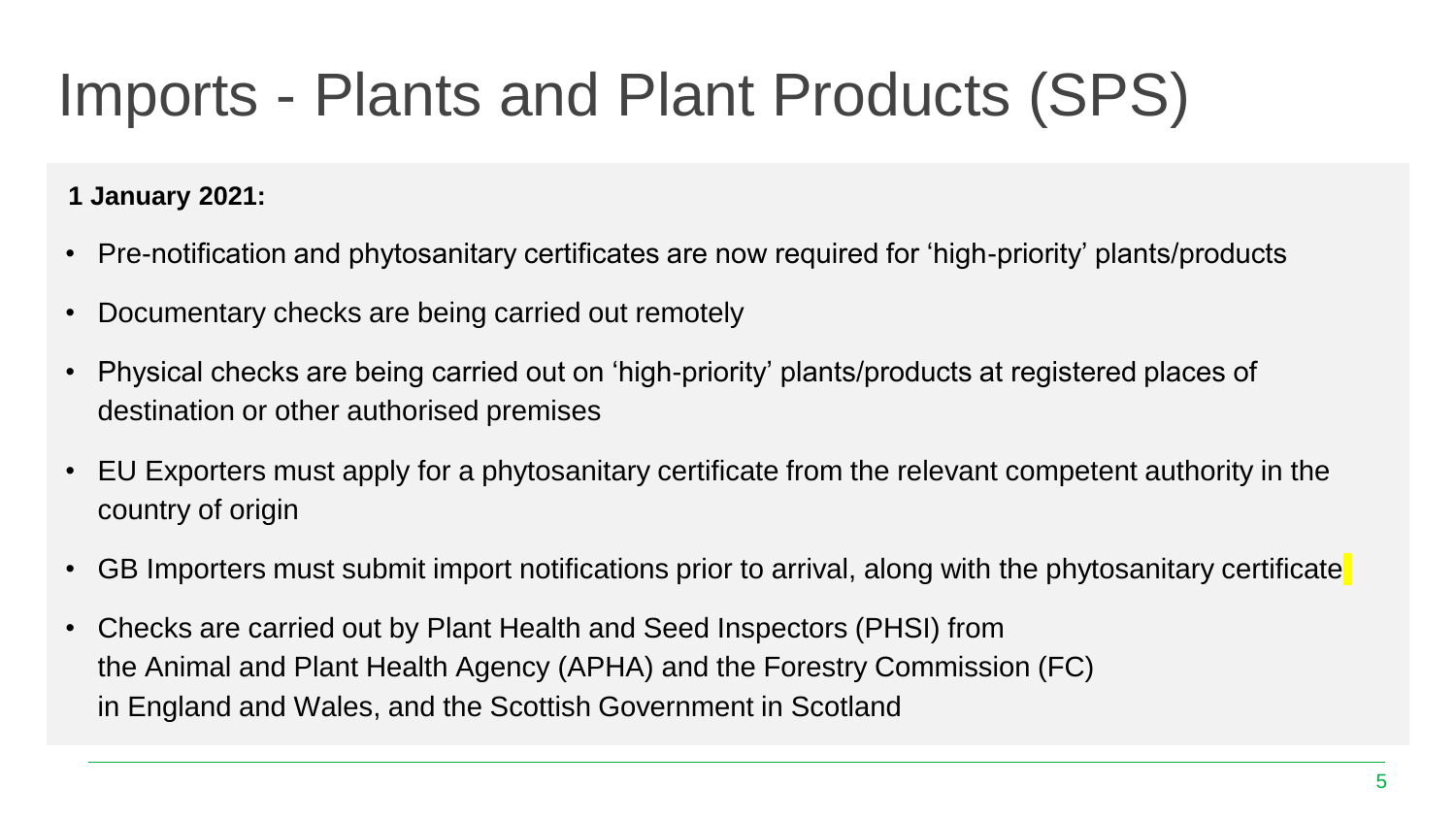#### **1 April 2021:**

• All regulated plants and plant products will be required to be accompanied by a phytosanitary certificate (i.e. not only those categorised as 'high-priority'), The full list has been published [online.](https://planthealthportal.defra.gov.uk/eu-exit-guidance/new-imports-guidance/) 

#### **Plants which are exempt from a Phytosanitary Certificate**

- **Pineapples**
- Kiwis
- Coconut
- Citrus
- Kumquat Dates
- Bitter orange | Passionfruit
- Persimmon
- Durian
- Cotton (bolls)
- Curry leaves
- Banana and plantain
- Mango
- 
- 
- Guava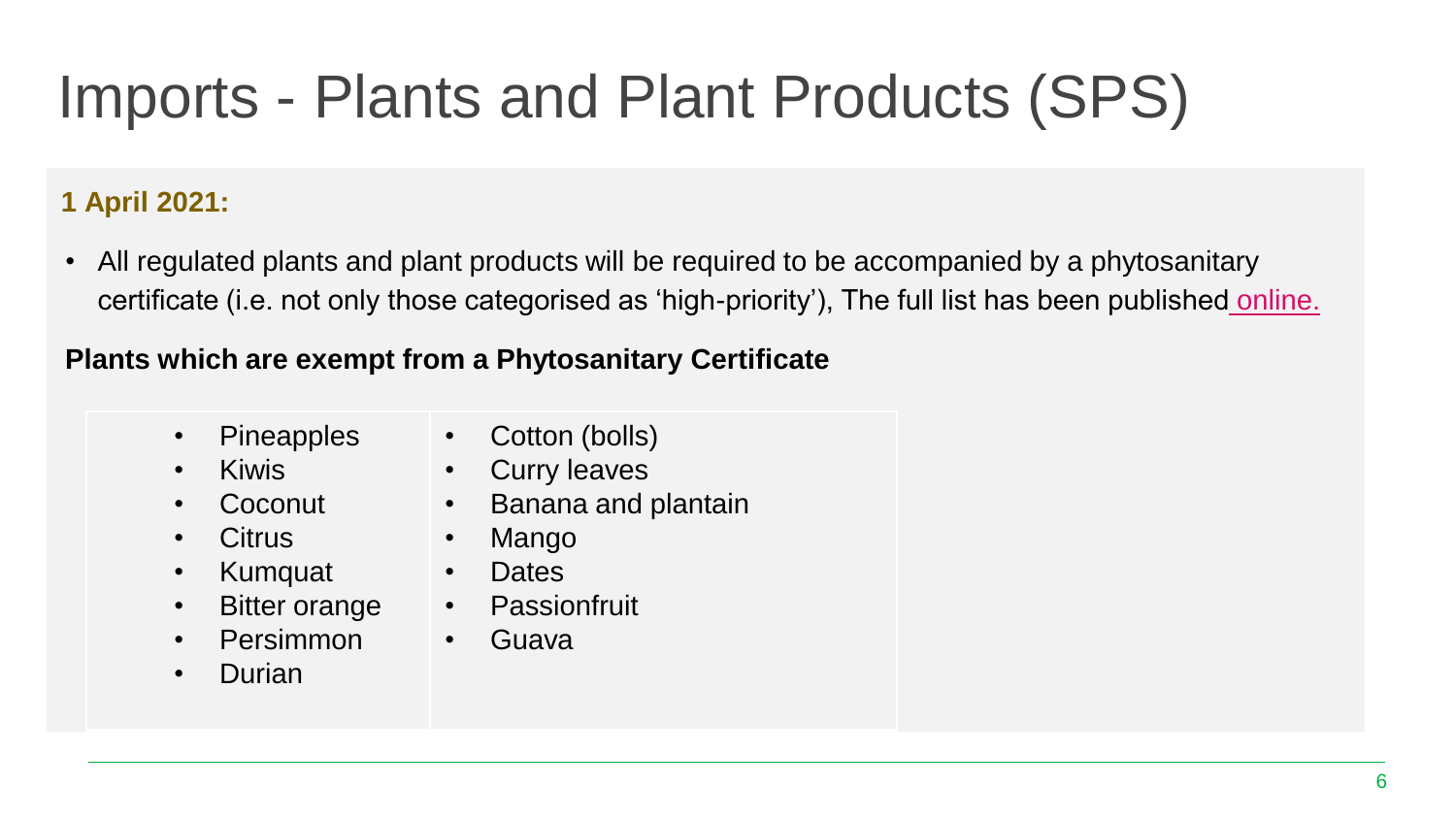#### **1 July 2021:**

- Physical checks for plants/products increase
- Commodities subject to sanitary and phytosanitary (SPS) controls will need to enter via a Point of Entry with an appropriate Border Control Post (BCP).The full list of UK plant health designated BCPs is published on [gov.uk](https://www.gov.uk/government/publications/plant-imports-authorised-points-of-entry-to-the-uk)
- All ID and physical checks for plants and their products will move to Border Control Posts, either at existing points of entry or at new inland sites
- Using Places of Destination for physical inspections will no longer be permitted.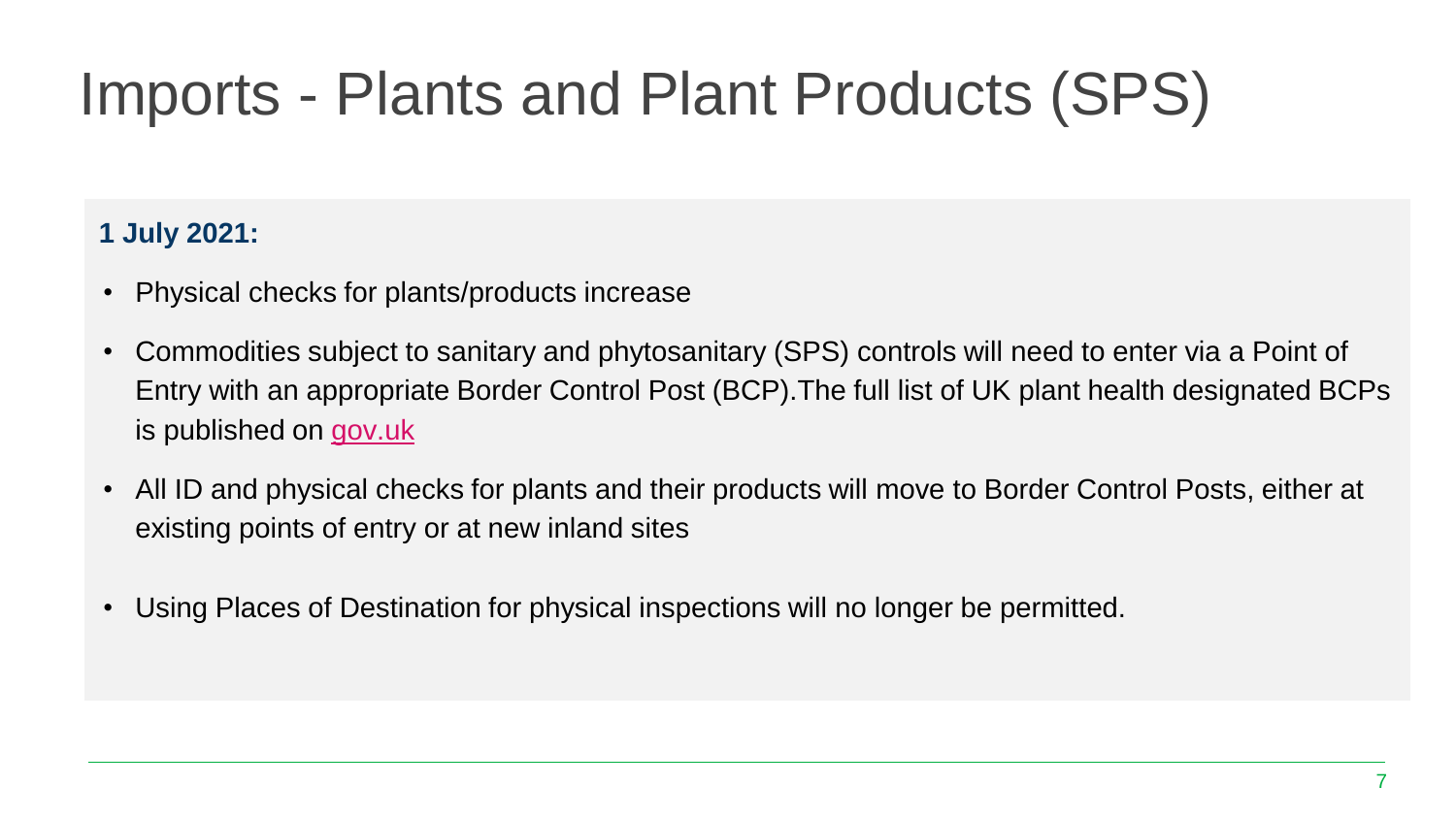## Imports – Place of Destination (PoD)

- Between January and July 2021, goods classified as high-priority may be inspected at Places of Destination (PoD) which are commercial premises located inland away from the border.
- To register a PoD for physical inspections on EU high priority goods with APHA, the Forestry Commission or SASA, you must meet certain requirements.
- Once your PoD is registered with the relevant inspectorate, you will be able to select the PoD during the pre-notification process, to notify your GB inspector where the goods will be inspected.
- GB plant health services (APHA and Forestry Commission) will then undertake the physical checks at registered PoDs on a risk basis.
- Further details on the requirements and how to you can register at a PoD can be found at [GOV.UK](https://www.gov.uk/guidance/place-of-destination-checks-on-high-priority-plants-and-products-from-the-eu-from-1-january-2021)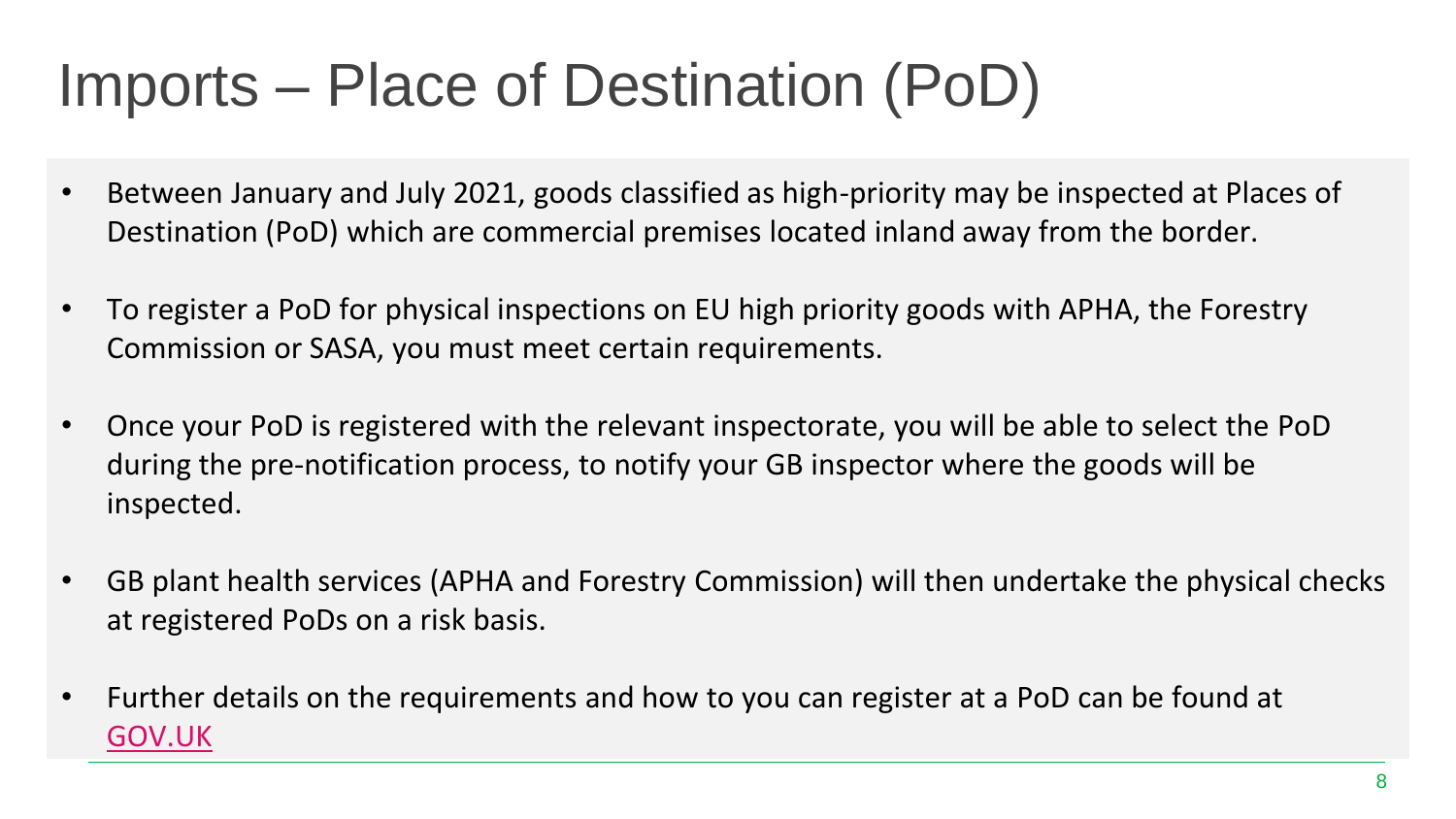## Imports – Place of Destination (PoD)

#### Risk hierarchy for EU import - plants From Jan-Jul, pending alignment From July 21 with ROW inspections Plants subject to national measures in response to unsatisfactory EU disease situation Plants intended for propagation/production **Risk profile** and priority Plants linked to a specific risk factor for frequency of Ware potatoes from Spain (Epitrix) physical checks Finished plants with evidence of interceptions or otherwise linked to a specific risk factor Ware potatoes from Poland, Romania and Portugal (ring rot/Epitrix) Other finished plants, and seeds used to produce plants for end use Other plants/products regulated before 14 December 2019 and not deregulated by GB Plant products newly regulated from 14 December 2019 and not deregulated by GB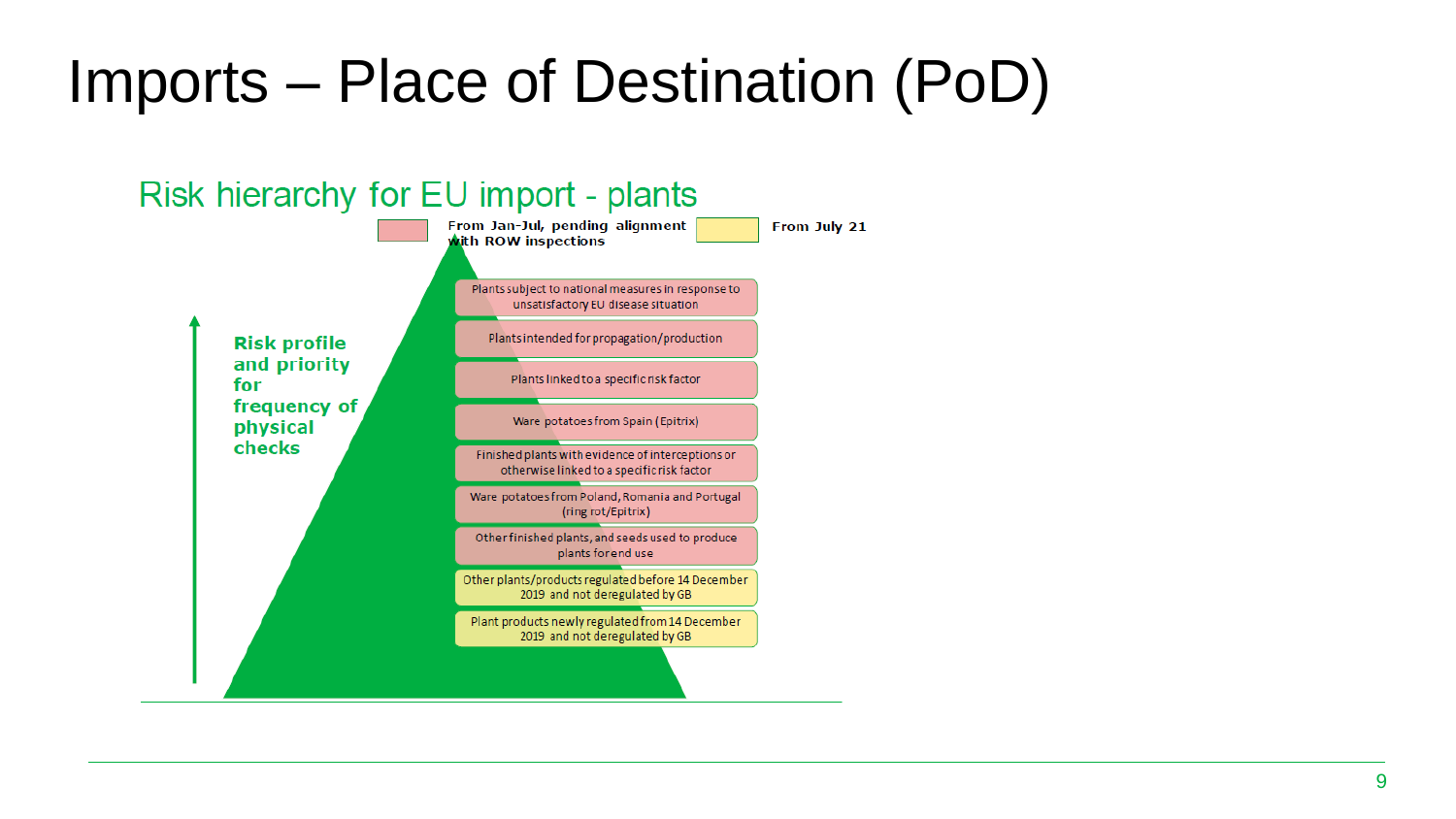## Imports – Place of Destination (PoD)

#### **Service Level Agreements and Operational Hours**

Physical checks will be conducted at Places of Destination on a risk-basis, specific to GB biosecurity objectives.

#### **APHA**

- Consignments can be inspected at registered Places of Destination 7 days a week, 7am-7pm.
- APHA will aim to inspect your consignment within four working hours of the time given for inspection by the importer as part of their pre-notification.
- APHA will be providing a flexible approach to manage demand e.g. some out of hours coverage and auto clearance mechanisms

#### **Forestry Commission**

- Consignments can be inspected Monday Friday 9am to 5pm.
- The Forestry Commission will aim to tell businesses if their goods had been selected for inspection within three days of advance notification.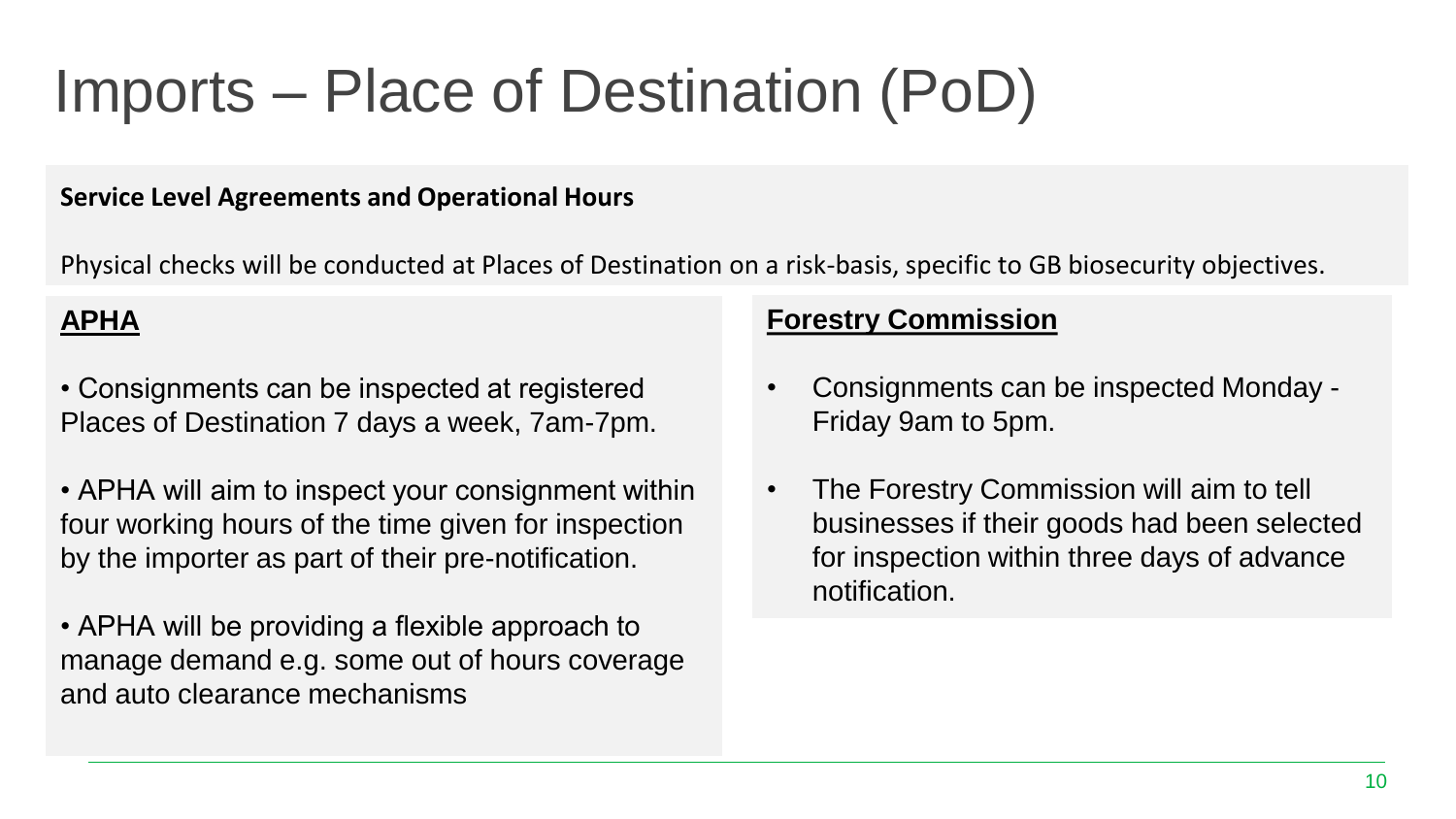### Imports – Fees and Charges

- Inspection fees on plants and plant products imported from the EU will be delayed in England and Wales until 1 April 2021 to help businesses adapt to the new import regime.
- HMT policy is that charges for statutory services should achieve full cost recovery. More details on current fees are available on [gov.uk.](https://www.gov.uk/guidance/importing-plants-fruit-vegetables-or-plant-material-to-the-uk#inspection-fees) Information about import inspection fees for goods originating in the EU will be published soon.
- There are no direct costs to registering as a place of destination (PoD). However, there may be set up costs to make sure the PoD meets the minimum requirements. Please check these requirements at [gov.uk.](https://www.gov.uk/guidance/place-of-destination-checks-on-high-priority-plants-and-products-from-the-eu-from-1-january-2021)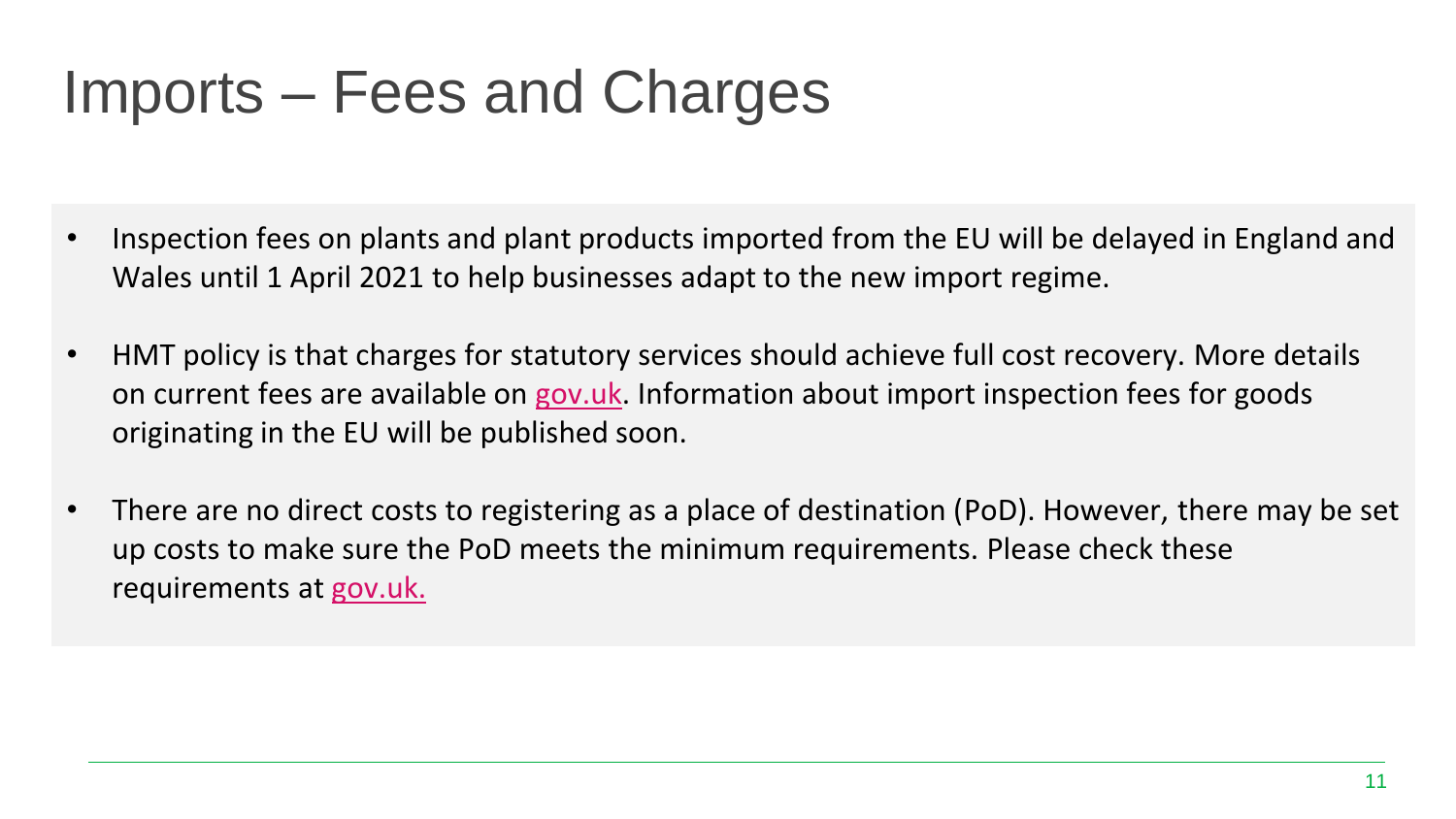#### Imports – IT system

If you are importing plants and plant products to GB from 01 January 21 that are on the high priority list, Importers **must register with the PEACH system** and Government Gateway (To note this is an importer action)

Once registered, importers will be able to use the PEACH system to make a pre-notification and track the progress of consignments.

Pre-notification of goods on the relevant IT system will be required prior to arrival:

- 4 hours if being imported by air or via Roll-on Roll-off port
- 1 working day via other modes of transport

The PEACH system will be changing to a new IT service in early 2021. Until then, Importers should continue to use the PEACH system to make pre-notifications. Importers will be contacted to register for the new service before the change.

Further guidance on how to register and use the new IT system will be provided soon.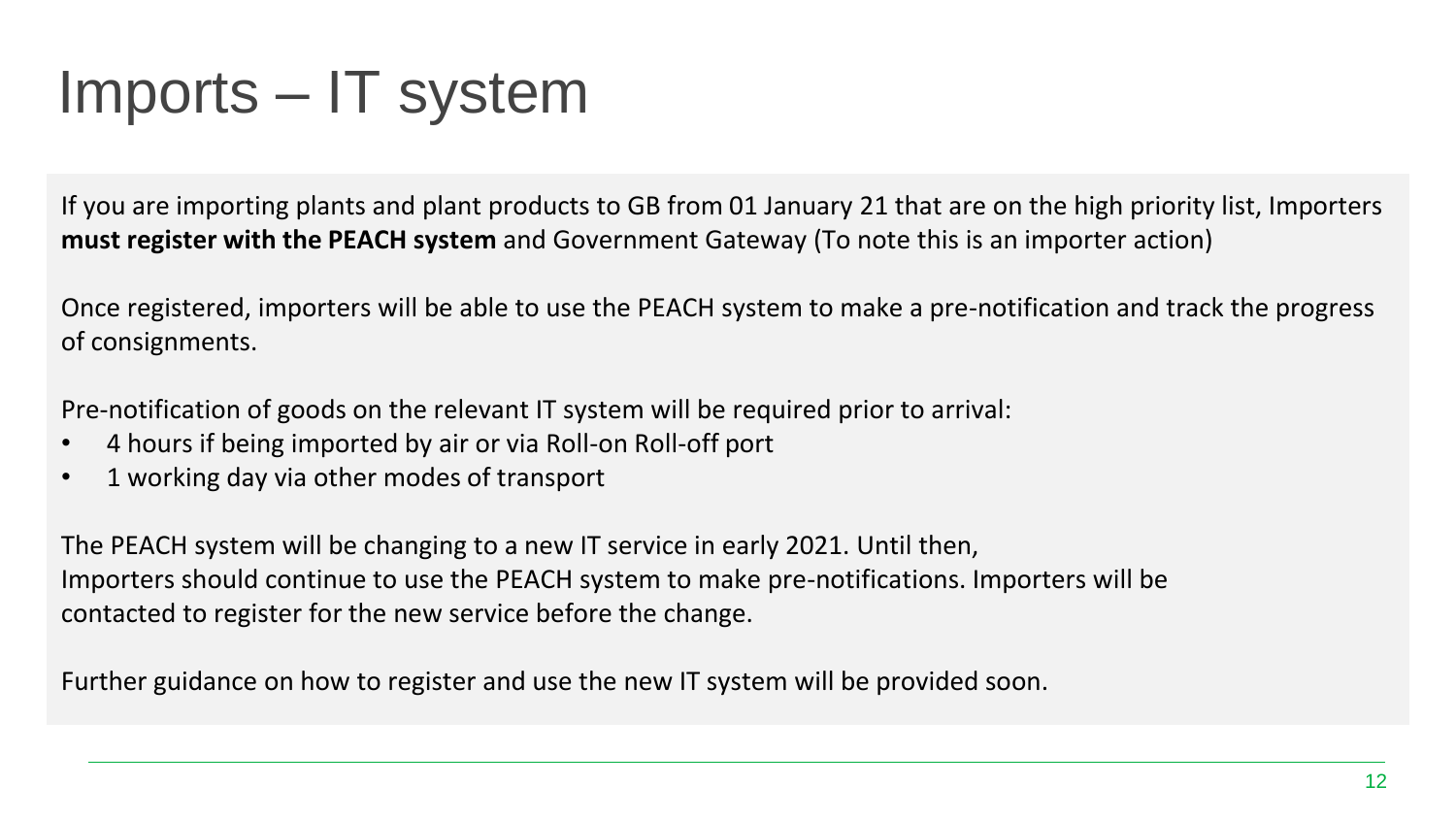## Phytosanitary Certificates (PCs) - Introduction

- From April 2021, all regulated goods will require a phytosanitary certificate (PC) when entering GB and will follow the same process as for goods imported from third countries currently.
- A PC from the plant health authority in your country is required for each consignment.
- The PC is a statement from the plant health authority that the consignment:
	- has been officially inspected
	- meets the legal requirements to enter GB
	- is free from quarantine pests and diseases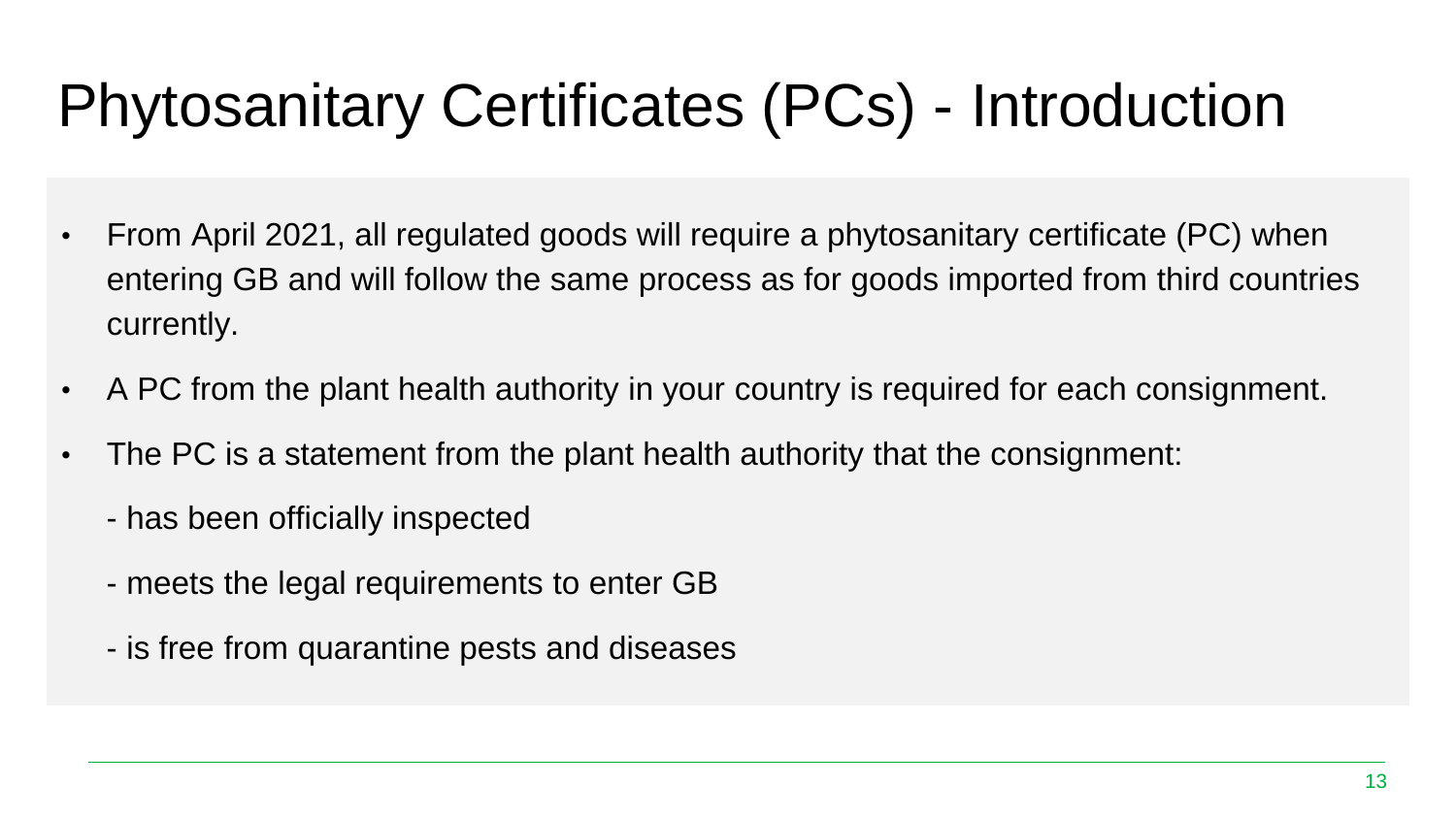# Phytosanitary Certificates (PCs) – Entering GB

- All regulated plants and plant products imported from the EU will need to be accompanied by a phytosanitary certificate and may be checked upon entry into GB.
- A scanned copy of the PC may be submitted to the GB competent authority as per import notification requirements, provided the original PC is posted to the competent authority within three days of the consignment reaching GB.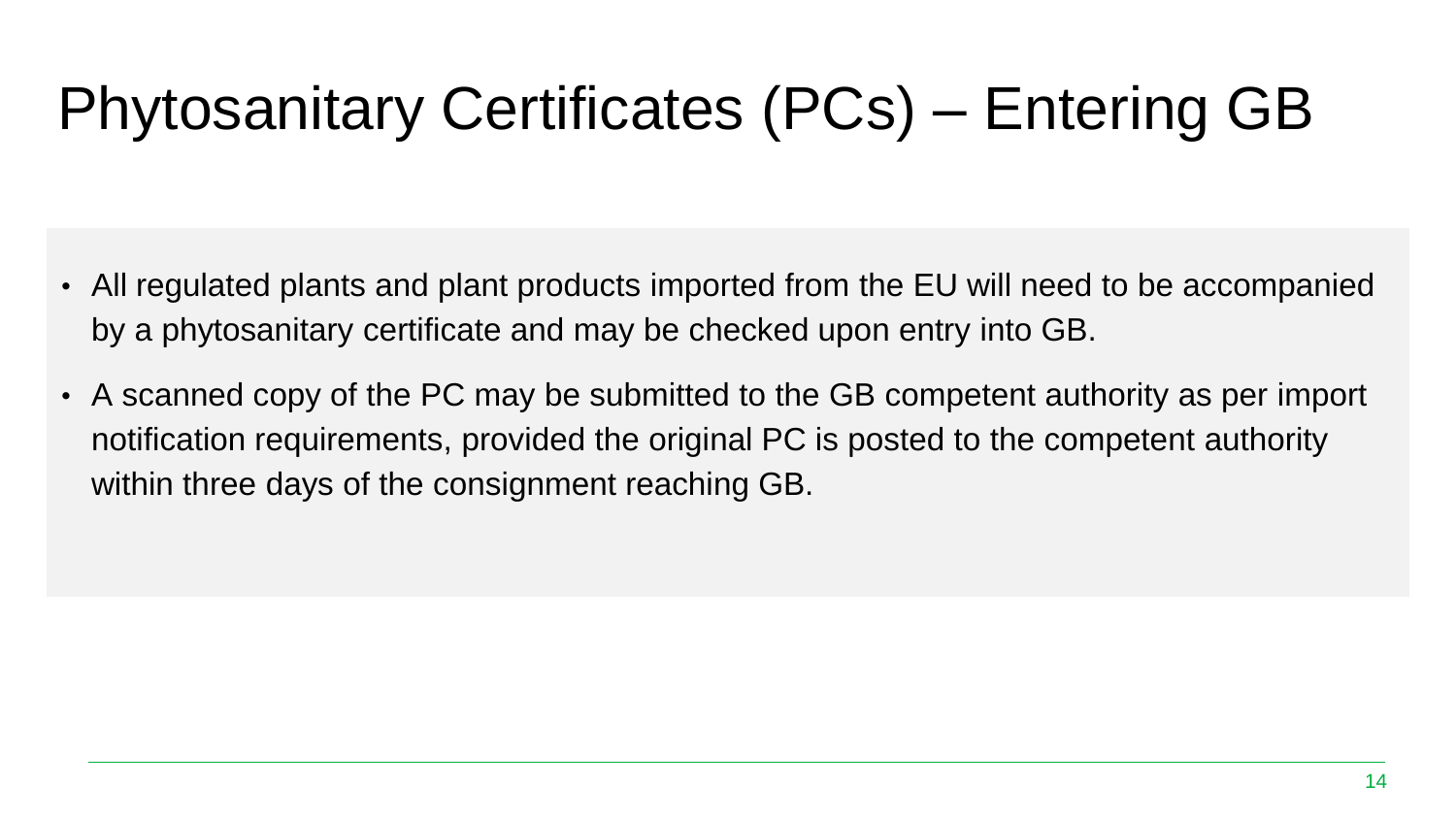## Phytosanitary Certificates (PCs) - Addresses

- The 'consignee' address included on an import PC should be that of the importer/consignee who is responsible for importing the goods into GB.
- Traders importing plants and plant products must have established a registered GB business premises or office and supply a valid name, address and contact details.
- In the event that an importer in GB does not have a registered GB business premises, they may use the services of a Customs agent to act as their proxy.
- If the importer is using a customs agent as their proxy, the PC should state the name of the importer (based outside GB); the name of the customs agent and the address of the customs agent.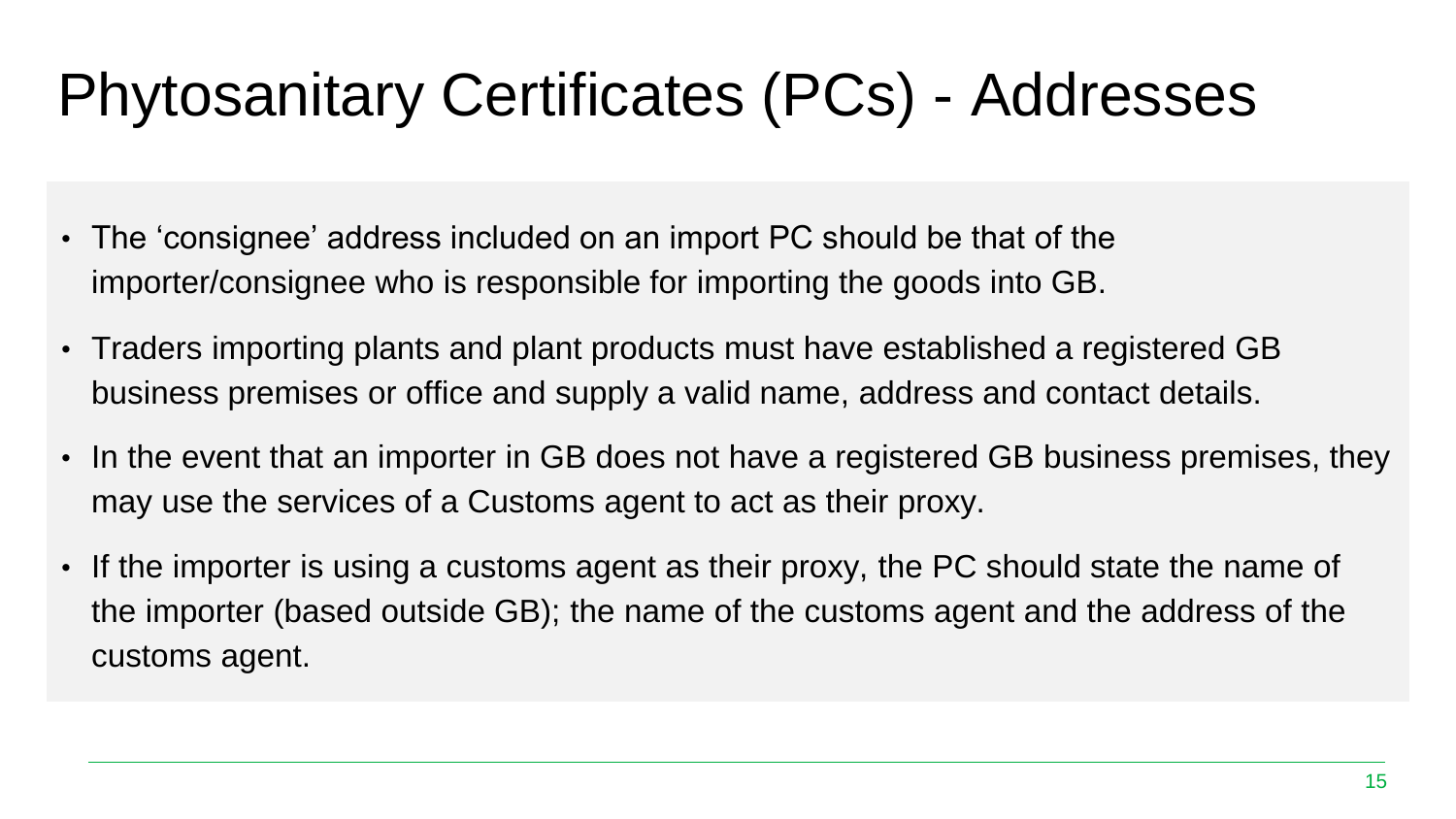### Plants and Plant Products: FAQs

**What do physical checks actually look like for these goods? Will every good be checked, or a sample from a consignment of goods?**

- From 1 January 2021, most physical checks on high-priority plants and plant products from the EU will take place away from the border initially, and will be based on an assessment of risks
- Plants and plant products will be physically checked by examining the contents of consignments to ensure there is no evidence of the presence of harmful plant pests and diseases

#### **Will importers incur any additional charges because of these new checks?**

 $\cdot$  Fees will not be applied until 1<sup>st</sup> April for checks on EU imports

#### **Will this also mean any changes to imports from countries outside the EU?**

• From 1 July 2021, a common import regime will ultimately apply to all third countries, so any changes will apply equally to EU and non-EU countries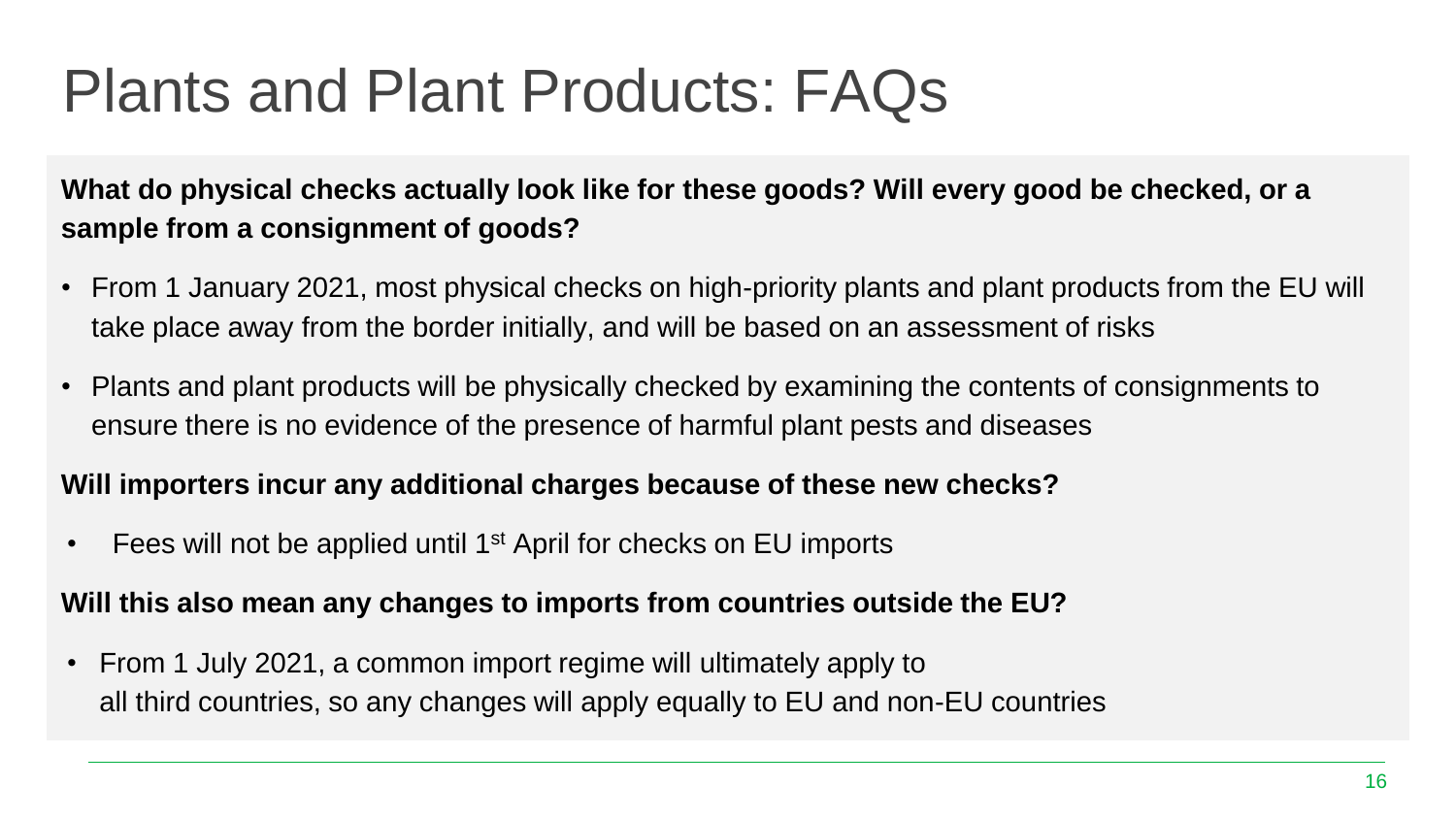#### GB Internal Movements – Plant Passports

- Imports from the EU which currently arrive into GB with an EU plant passport will instead need a phytosanitary certificate from 1 January 2021.
- A UK plant passport will be used for movements in GB from 1 January 2021
- The content and format will change to differentiate UK plant passports from EU plant passports.
- The EU plant passport will no longer be recognised as an official label in GB, however old EU plant passport labels will remain valid if in circulation before 1 January 2021.
- UK plant passports can be attached in an EU member state for the first 6 months of 2021, providing the format and attachment is correct. This will be reviewed in June 2021.
- However, an EU operator can't legally issue a UK plant passport under GB plant health rules